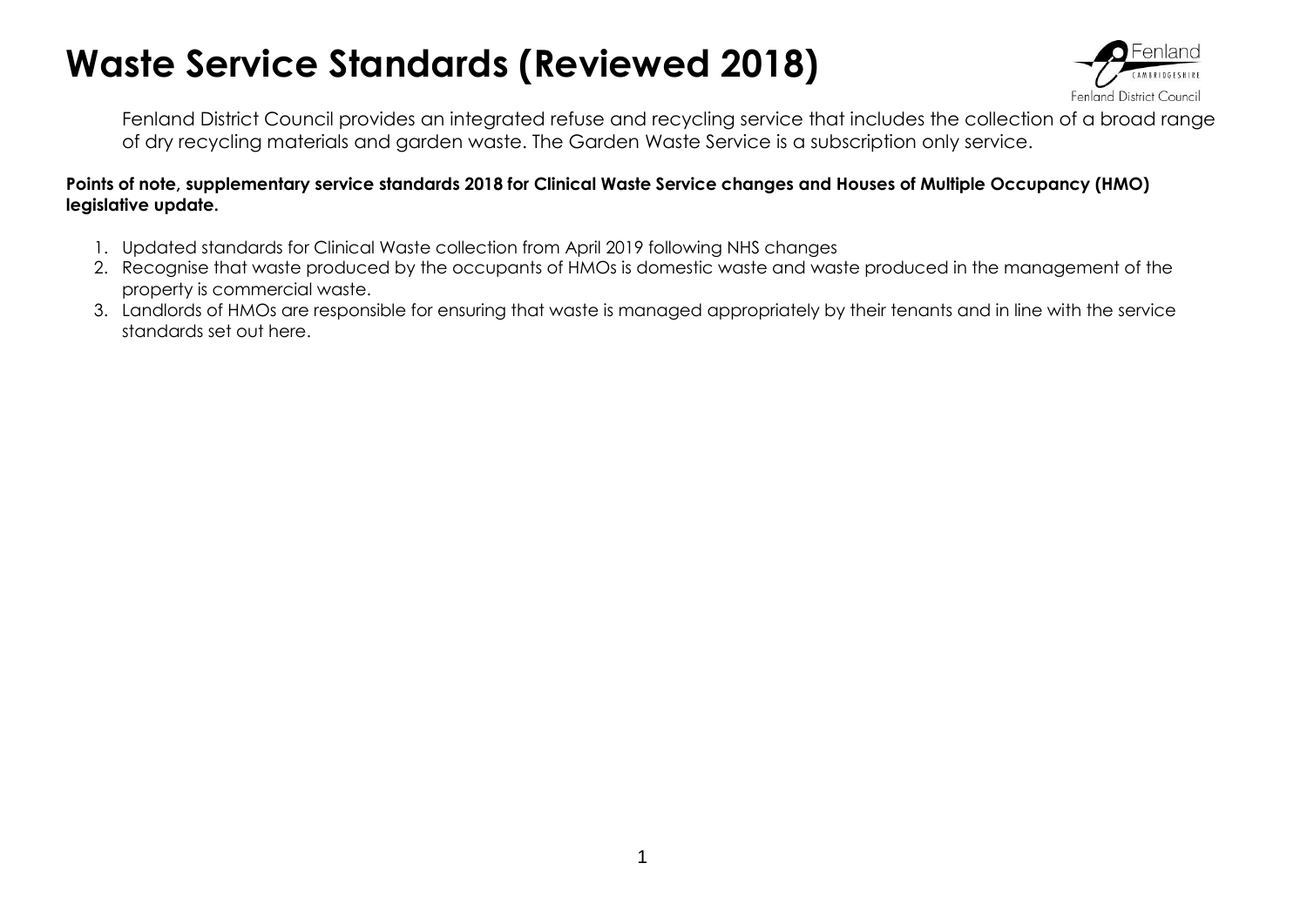| <b>SERVICE ISSUE</b>                                                                                                                                                                                         | <b>SERVICE STANDARD</b>                                                                                                                                                                                                                                                                                                                                                                                                                                                                                                                                                                                                                                                                                                                                                                                                                             | <b>ACTION</b>                                                                                                                                                                                                                                                                                                                                                                                                                                                          | <b>CUSTOMER IMPACT</b>                                                                                                                                                                                                                                                                                                    |
|--------------------------------------------------------------------------------------------------------------------------------------------------------------------------------------------------------------|-----------------------------------------------------------------------------------------------------------------------------------------------------------------------------------------------------------------------------------------------------------------------------------------------------------------------------------------------------------------------------------------------------------------------------------------------------------------------------------------------------------------------------------------------------------------------------------------------------------------------------------------------------------------------------------------------------------------------------------------------------------------------------------------------------------------------------------------------------|------------------------------------------------------------------------------------------------------------------------------------------------------------------------------------------------------------------------------------------------------------------------------------------------------------------------------------------------------------------------------------------------------------------------------------------------------------------------|---------------------------------------------------------------------------------------------------------------------------------------------------------------------------------------------------------------------------------------------------------------------------------------------------------------------------|
| Bin <sup>1</sup> out and no record on<br>in-cab system of reason<br>for non-collection, and in<br>the case of Garden<br>Waste Service, that there<br>is a valid subscription for<br>the bin.<br>"Missed Bin" | Following customer contact -<br>A return collection will be offered<br>same or next day at the request<br>of customer up to four working<br>days from the day of collection<br>In cases of non-residual waste:<br>Customer made aware that<br>recycling cannot be guaranteed<br>and materials might be sent for<br>treatment at Mechanical<br>Biological Treatment (MBT) plant<br>with residual waste<br>Sacks offered as additional<br>$\bullet$<br>storage where customer does not<br>want recycling disposed of at<br>MBT plant<br>In cases of Garden Waste Service<br>Subscription application details<br>$\bullet$<br>sent to customer where a<br>subscription is not in place<br>Garden Waste collected on<br>$\bullet$<br>missed collections will be<br>collected separately from other<br>materials and will be processed<br>for composting | Collection <sup>2</sup> same or next<br>working day<br>Deliver by post, 2 appropriate<br>$\bullet$<br>sacks and system highlighted<br>for collection on next<br>scheduled collection<br>Advise customer that excess<br>will be allowed at the next<br>collection as an exception to<br>our normal policy on<br>additional waste<br>Garden Waste Service, check<br>$\bullet$<br>bin clearly displays<br>subscription sticker and<br>property in on collection<br>record | Waste removed in a<br>$\bullet$<br>timely fashion<br>Responsive service<br>delivery for customer<br><b>Efficient collection</b><br>$\bullet$<br>system<br>Customer ownership of<br>$\bullet$<br>bin collection system<br>Improved customer<br>awareness of services<br>Encourage participation<br>in Garden Waste Service |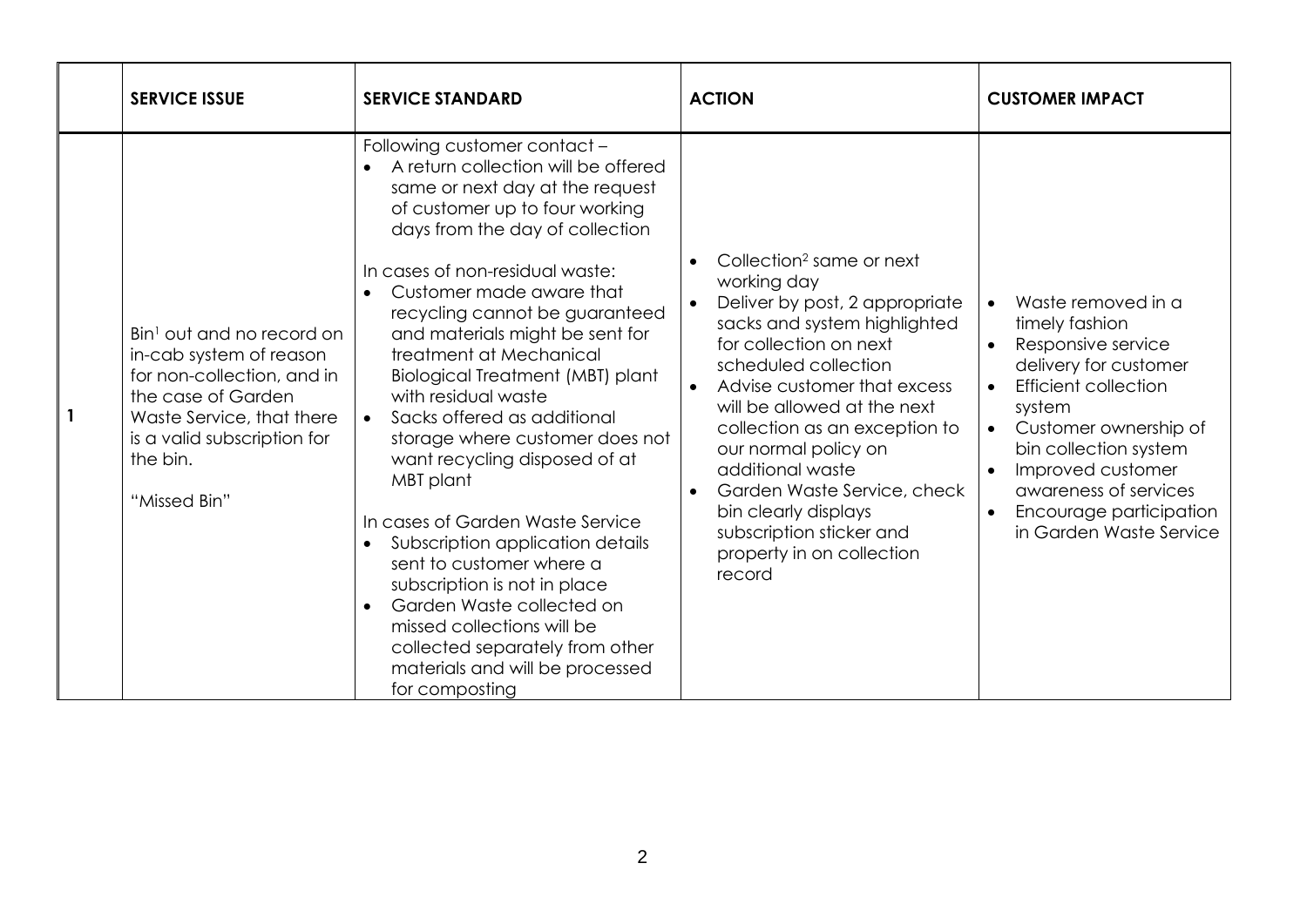|                  | <b>SERVICE ISSUE</b>                                                                                                             | <b>SERVICE STANDARD</b>                                                                                                                                                                                                                                                                                                                                                                      | <b>ACTION</b>                                                                                                                                                                                                                                                                                                                                                                                                                                                                                                                                                                          | <b>CUSTOMER IMPACT</b>                                                                                                                                                                                                                                                                                     |
|------------------|----------------------------------------------------------------------------------------------------------------------------------|----------------------------------------------------------------------------------------------------------------------------------------------------------------------------------------------------------------------------------------------------------------------------------------------------------------------------------------------------------------------------------------------|----------------------------------------------------------------------------------------------------------------------------------------------------------------------------------------------------------------------------------------------------------------------------------------------------------------------------------------------------------------------------------------------------------------------------------------------------------------------------------------------------------------------------------------------------------------------------------------|------------------------------------------------------------------------------------------------------------------------------------------------------------------------------------------------------------------------------------------------------------------------------------------------------------|
| $\boldsymbol{2}$ | Bin reported via in-cab<br>system <sup>3</sup> as not at point of<br>collection prior to time of<br>collection.<br>"Bin Not Out" | No repeat collection provided<br>Following customer contact -<br>• Customer made aware that<br>general waste can be taken to<br><b>HWRC</b> for disposal<br>Sacks offered where customer will<br>$\bullet$<br>need to contain extra recycling<br>or refuse until the next collection<br>Bin can be presented on next<br>scheduled collection.                                                | Record made on in-cab<br>$\bullet$<br>system<br>Bin emptied on next<br>$\bullet$<br>scheduled collection day for<br>that bin<br>Deliver by post 2 clear or<br>$\bullet$<br>black sacks and system<br>highlighted for collection on<br>next scheduled collection                                                                                                                                                                                                                                                                                                                        | Encourages responsible<br><b>of</b><br>the<br>use<br>refuse/recycling service<br>Improved education<br>$\bullet$<br>and awareness about<br>the service<br>Effective use of<br>resources<br>Prevents misuse of the<br>$\bullet$<br>Garden Waste Service                                                     |
| 3                | Wrongly sorted <sup>5</sup> recycling<br>or composting bin<br>identified prior to<br>collection                                  | No repeat collection provided<br>Information in relation to reason<br>for non-collection attached to<br>bin<br>Following customer contact -<br>Customer made aware that<br>general waste can be taken to<br><b>HWRC</b> for disposal<br>Sacks offered where customer will<br>need to contain extra recycling<br>Contaminated non-subscription<br>brown bins removed within 5<br>working days | Record made on in-cab<br>$\bullet$<br>system with detail of issue<br>Educational leaflet or letter<br>$\bullet$<br>produced and sent where<br>appropriate<br>Bin emptied on next<br>$\bullet$<br>scheduled collection day for<br>that bin<br>Deliver by post, 2 recycling<br>$\bullet$<br>sacks and system highlighted<br>for collection on next<br>scheduled collection<br>Arrange removal of any non-<br>$\bullet$<br>subscription bins identified<br>and reported as presented<br>and containing incorrect<br>materials<br>Educational visit offered<br>where more than 2 occasions | Encourages responsible<br>use of the<br>refuse/recycling service<br>Maintains awareness<br>about the service and<br>value of<br>recycling/composting<br>Reduces chance of<br>rejected loads at<br>transfer station at a cost<br>of $\sim$ £1000 per load.<br>Removes unused brown<br>bins from circulation |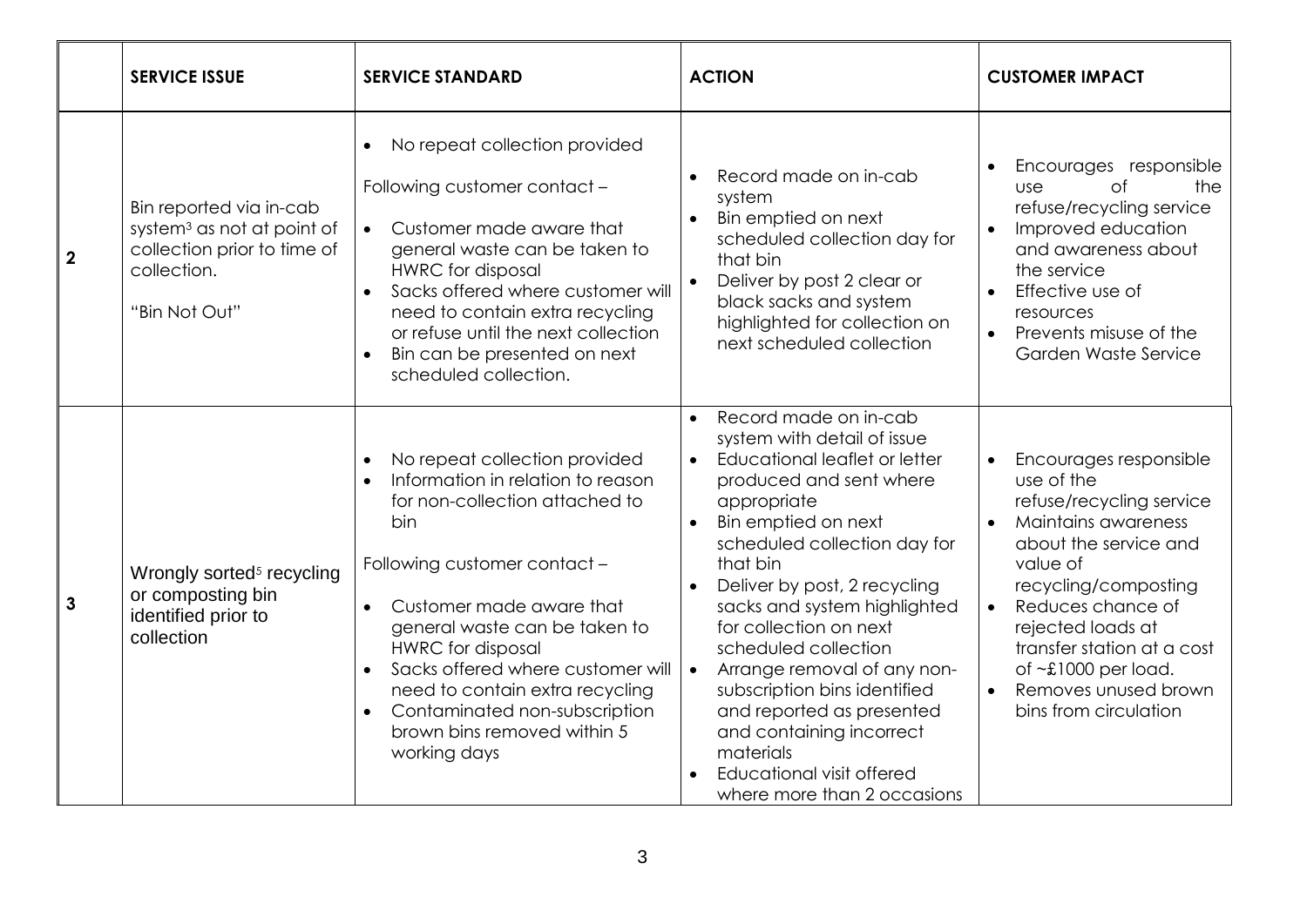|   | <b>SERVICE ISSUE</b>                                                                 | <b>SERVICE STANDARD</b>                                                                                                                                                                           | <b>ACTION</b>                                                                                                                                                                                                                                                                                        | <b>CUSTOMER IMPACT</b>                                                                                                                                                                                                                                                |
|---|--------------------------------------------------------------------------------------|---------------------------------------------------------------------------------------------------------------------------------------------------------------------------------------------------|------------------------------------------------------------------------------------------------------------------------------------------------------------------------------------------------------------------------------------------------------------------------------------------------------|-----------------------------------------------------------------------------------------------------------------------------------------------------------------------------------------------------------------------------------------------------------------------|
|   |                                                                                      |                                                                                                                                                                                                   | in 6 months.<br>Repeat occasions and<br>$\bullet$<br>deliberate misuse referred for<br>enforcement                                                                                                                                                                                                   |                                                                                                                                                                                                                                                                       |
| 4 | Wrongly sorted recycling<br>or composting bin<br>identified after collection         | Customer made aware of issue<br>$\bullet$<br>with materials presented via<br>letter, leaflet, card or personal<br>visit                                                                           | Record made on in-cab<br>$\bullet$<br>system<br>Educational letter produced<br>and sent next working day<br>Educational visit offered<br>$\bullet$<br>where more than 2 occasions<br>in 6 months.<br>Repeat occasions and<br>$\bullet$<br>deliberate misuse referred for<br>enforcement              | Encourages responsible<br>use of the<br>refuse/recycling service<br>Maintains awareness<br>$\bullet$<br>about the service and<br>value of<br>recycling/composting<br>Reduces chance of<br>refused loads at transfer<br>station at a cost of<br>$\sim$ £1000 per load. |
| 5 | Customer identified by<br>crew as not making<br>effective use of recycling<br>system | <b>Bin emptied</b><br>$\bullet$<br>Customer made aware of issue<br>$\bullet$<br>with materials presented via<br>letter, leaflet, card or personal<br>visit                                        | <b>Driver request Recycling</b><br>$\bullet$<br>Support visit in case of serious<br>or repeat issues<br>Educational visit offered<br>$\bullet$<br>where more than 2 occasions<br>in 6 months.<br>Repeat occasions and<br>$\bullet$<br>deliberate misuse referred for<br>enforcement                  | Enforces responsible use<br>of the refuse/recycling<br>service<br>Improved education<br>$\bullet$<br>and awareness about<br>the service<br>Increased efficiency                                                                                                       |
| 6 | Bin deemed to be beyond<br>a reasonable weight by<br>collection team<br>"Heavy Bin"  | No repeat collection provided<br>Information in relation to reason<br>$\bullet$<br>for non-collection attached to<br>bin<br>Following customer contact -<br>Customer made aware that<br>$\bullet$ | Record made on in-cab<br>$\bullet$<br>system with detail of issue<br>Educational letter produced<br>$\bullet$<br>and sent where appropriate<br>Bin emptied on next<br>$\bullet$<br>scheduled collection day for<br>that bin if heavy items<br>removed<br>Deliver by post, 2 appropriate<br>$\bullet$ | Safe manual handling<br>Reduced potential for<br>injury and compliance<br>with local risk<br>assessments and Health<br>& Safety obligations                                                                                                                           |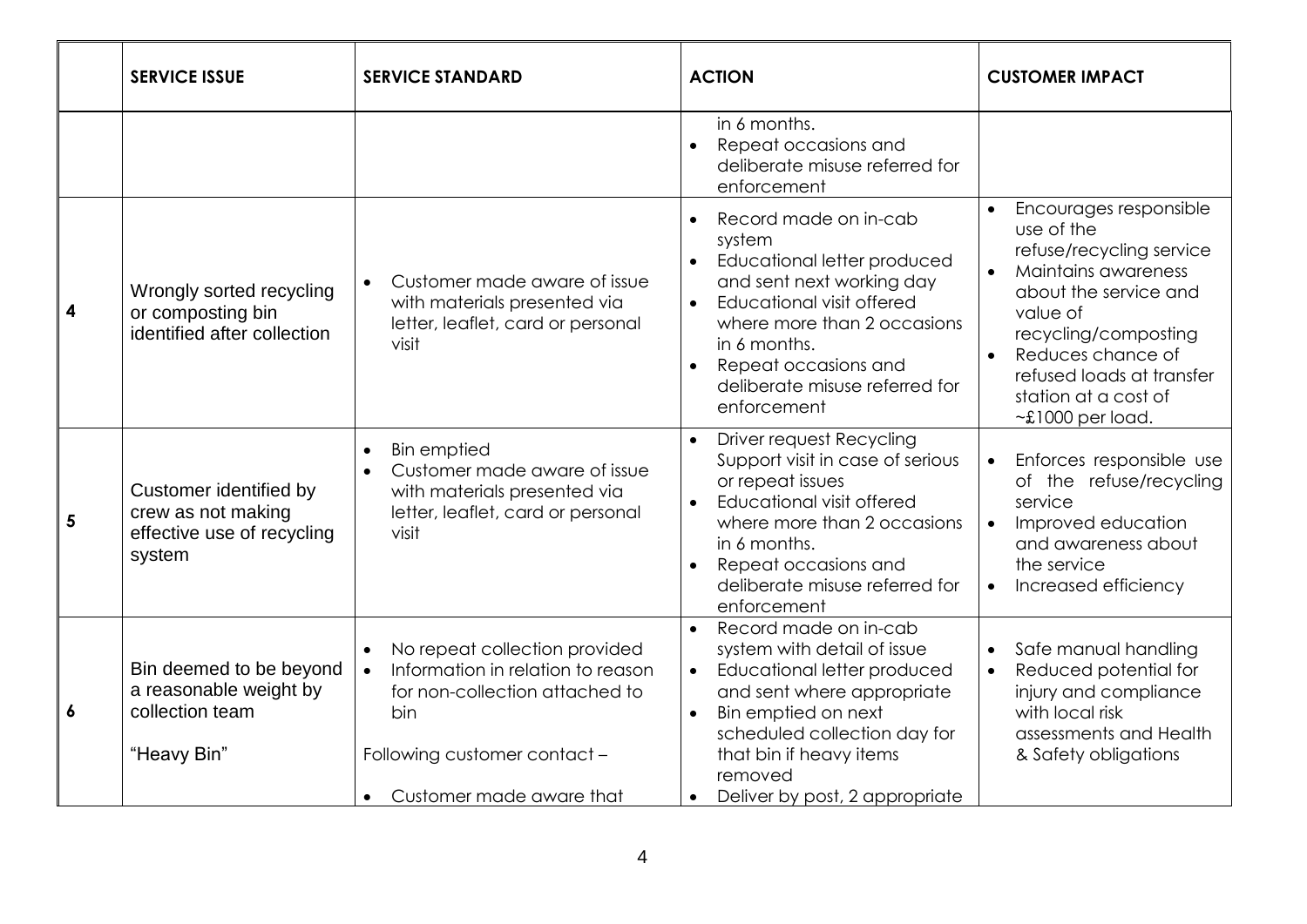|                | <b>SERVICE ISSUE</b>                                                                              | <b>SERVICE STANDARD</b>                                                                                                                                                                                                                                                                                                            | <b>ACTION</b>                                                                                                                                                                                                                            | <b>CUSTOMER IMPACT</b>                                                                                                                                    |
|----------------|---------------------------------------------------------------------------------------------------|------------------------------------------------------------------------------------------------------------------------------------------------------------------------------------------------------------------------------------------------------------------------------------------------------------------------------------|------------------------------------------------------------------------------------------------------------------------------------------------------------------------------------------------------------------------------------------|-----------------------------------------------------------------------------------------------------------------------------------------------------------|
|                |                                                                                                   | weight of bin needs reducing<br>and that general waste can be<br>taken to HWRC for disposal<br>Sacks offered where customer will<br>$\bullet$<br>need to contain extra recycling<br>or refuse                                                                                                                                      | sacks and system highlighted<br>for collection on next<br>scheduled collection                                                                                                                                                           |                                                                                                                                                           |
| $\overline{7}$ | Bin reported by customer<br>as damaged                                                            | Bin replaced once fee paid.<br>Where bin damaged as the result<br>$\bullet$<br>of arson, this information will be<br>shared with local fire safety team<br>Sacks offered where customer will<br>need to contain extra waste or<br>recycling<br>Bin replaced free of charge if<br>damaged during collection and<br>reported by crew | Crew record any issues on in-<br>$\bullet$<br>cab system<br>Replacement delivered within<br>$\bullet$<br>5 working days following day<br>of payment<br>New subscription issued where<br>$\bullet$<br>required                            | Maintain customer<br>$\bullet$<br>satisfaction with service<br>Continuity of service<br>following damage to<br>containers                                 |
| 8              | <b>Bin lost or Stolen</b>                                                                         | Customer asked to complete<br>form after bin remains lost for two<br>weeks<br>Bin replaced for fee after such<br>time<br>Sacks offered where customer will<br>$\bullet$<br>need to contain extra waste,<br>recycling                                                                                                               | Letter, bags and form<br>$\bullet$<br>delivered to customer for<br>completion<br>Collection via bags arranged<br>$\bullet$<br>for subsequent two collections<br>Bin delivered 5 working days<br>$\bullet$<br>following return of payment | Maintain customer<br>$\bullet$<br>satisfaction with service<br>Reduce likelihood of<br>$\bullet$<br>unnecessary bin<br>deliveries via two week<br>wait    |
| 9              | Waste in addition to the<br>standard bins provided<br>(or their sack equivalent).<br>"Side Waste" | Waste will not be collected unless<br>$\bullet$<br>contained within appropriate<br>and approved bins supplied and<br>authorised by this council<br>Information stickers attached to<br>unauthorised containers <sup>1</sup> of                                                                                                     | Exception - where cases 2,3,4<br>$\bullet$<br>6, 7 or 8 above result in<br>authorised sacks being used<br>for one week only<br>Record of additional waste<br>$\bullet$<br>kept on in-cab system                                          | Manual handling<br>$\bullet$<br>Heath & safety<br>$\bullet$<br>Resident responsibility<br>$\bullet$<br>Promotion of safe<br>$\bullet$<br>working practice |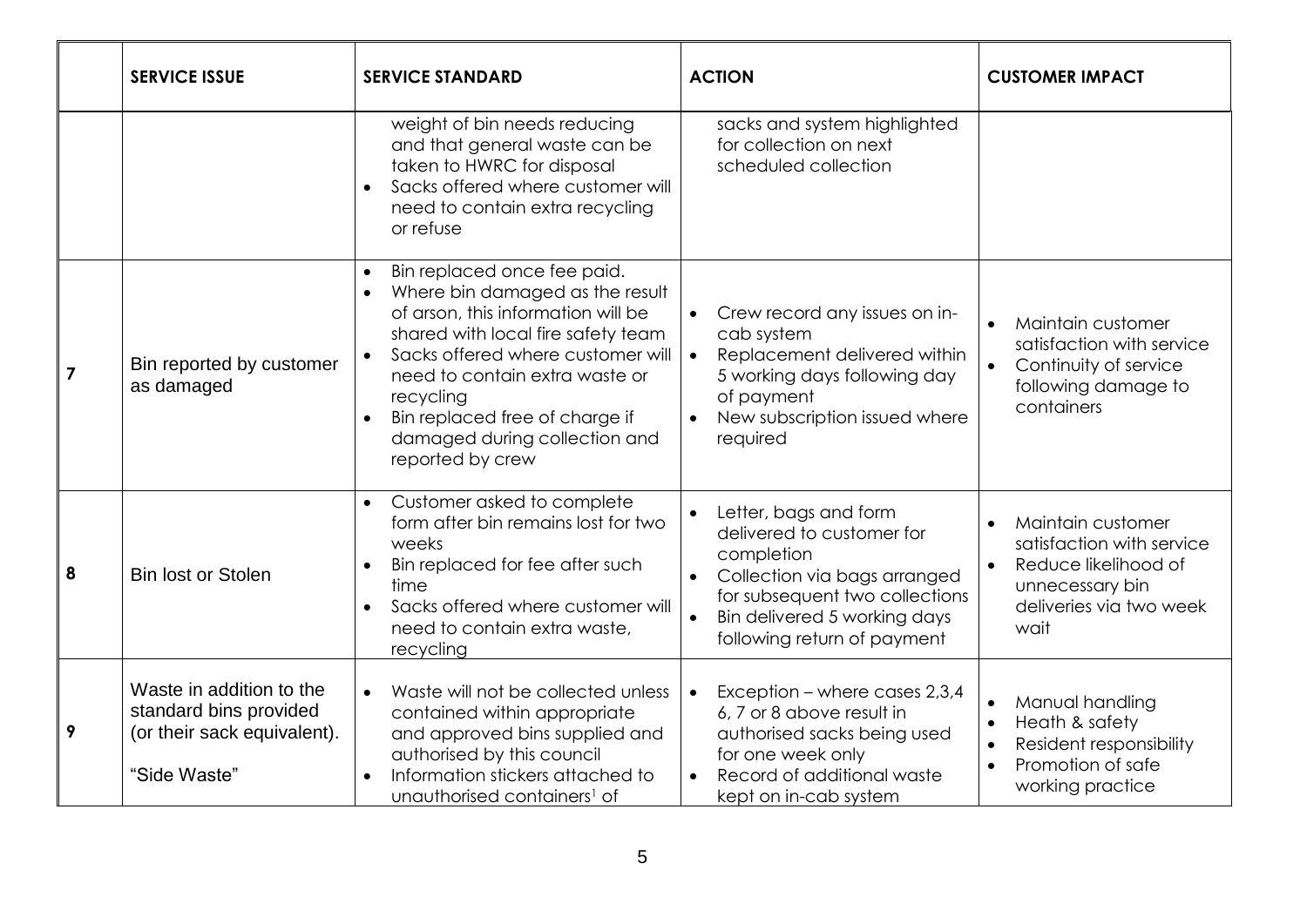|    | <b>SERVICE ISSUE</b>                         | <b>SERVICE STANDARD</b>                                                                                                                                                                                                                                                                                                                                                                                                                                                            | <b>ACTION</b>                                                                                                                                                                                                             | <b>CUSTOMER IMPACT</b>                                                                                      |
|----|----------------------------------------------|------------------------------------------------------------------------------------------------------------------------------------------------------------------------------------------------------------------------------------------------------------------------------------------------------------------------------------------------------------------------------------------------------------------------------------------------------------------------------------|---------------------------------------------------------------------------------------------------------------------------------------------------------------------------------------------------------------------------|-------------------------------------------------------------------------------------------------------------|
|    |                                              | additional waste<br>Following customer contact -<br>Customer made aware that<br>general waste can be taken to<br><b>HWRC</b> for disposal<br>Customer made aware that<br>$\bullet$<br>additional blue bins are available<br>for larger families who meet the<br>criteria<br>Additional Residual bins for<br>households of 6 or more who are<br>recycling actively and cannot<br>contain residual waste in bins<br>supplied. Delivery charges apply.<br>Garden Waste Only See No.15 | Information letter sent to<br>customer where appropriate,<br>including options around<br>garden waste disposal<br>Additional and unauthorised<br>$\bullet$<br>containers will be removed<br>and disposed of               |                                                                                                             |
| 10 | Bin lid not closed to a<br>reasonable degree | Bin emptied where safe to do so<br>It may be appropriate to treat<br>bags presented on top of<br>wheeled bin, with lid open or<br>closed as per additional waste (9)                                                                                                                                                                                                                                                                                                               | Information letter sent to<br>customer where appropriate<br>Driver request Recycling<br>Support visit in case of serious<br>or repeat issues                                                                              | Heath & safety<br>$\bullet$<br>compliance<br>Promotion of safe<br>working practice<br>Prevent damage to bin |
| 11 | Street level access issue                    | Every effort will be made by<br>collection team to collect<br>obstructed bins<br>Collection team return later<br>$\bullet$<br>same day to review access<br>Where feasible, bins will be<br>walked to and collected                                                                                                                                                                                                                                                                 | Arrangements made for<br>$\bullet$<br>return next working day upon<br>failed second attempt<br>Where road construction or<br>$\bullet$<br>planned works prevents<br>normal collection then<br>temporary arrangements will | Maintain customer<br>satisfaction with service                                                              |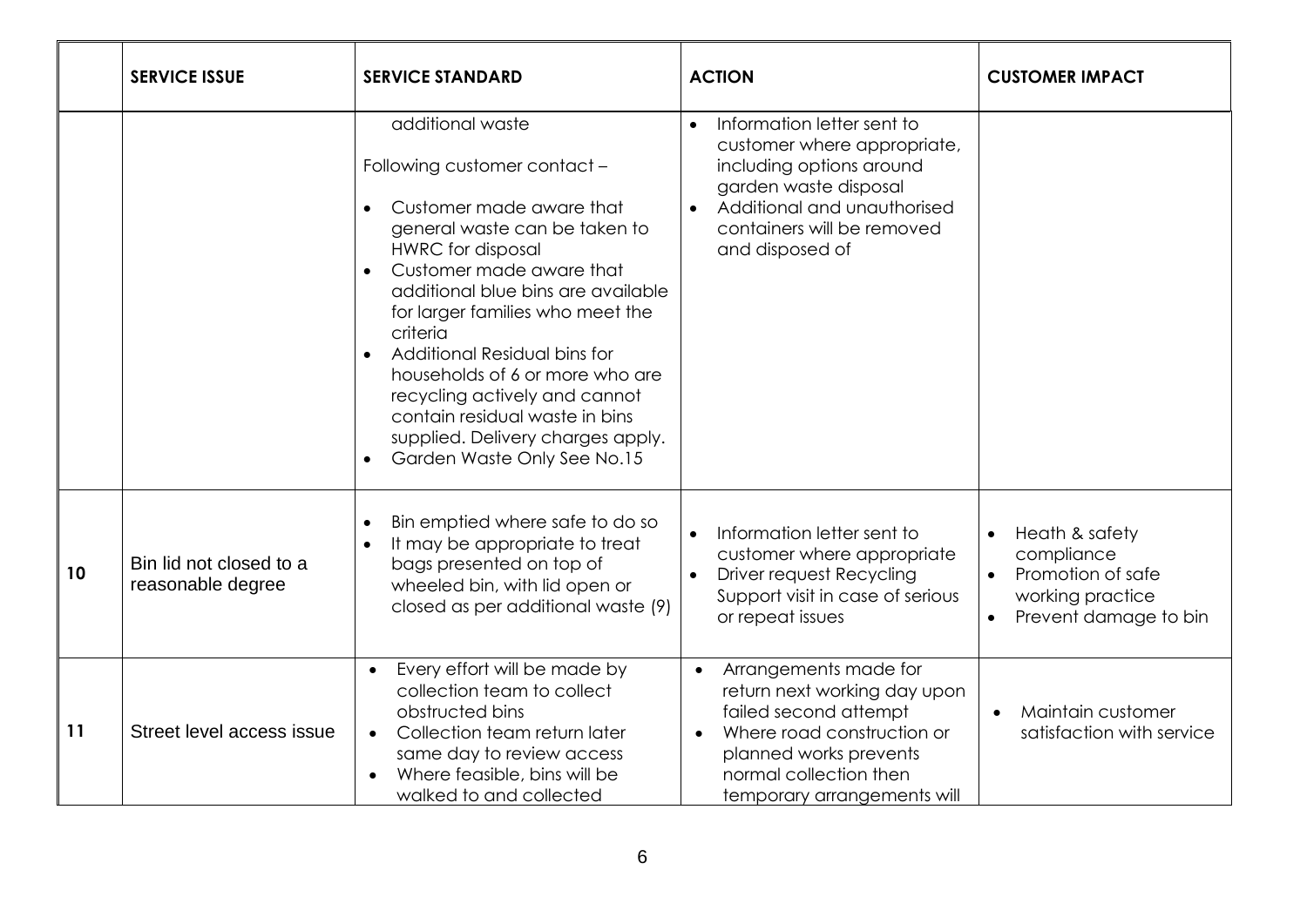|    | <b>SERVICE ISSUE</b>                                                                              | <b>SERVICE STANDARD</b>                                                                                                                                                                                                                                                                                                                                                                                                                                                                                                                                                                                                                                                                      | <b>ACTION</b>                                                                                                                                           | <b>CUSTOMER IMPACT</b>                                                        |
|----|---------------------------------------------------------------------------------------------------|----------------------------------------------------------------------------------------------------------------------------------------------------------------------------------------------------------------------------------------------------------------------------------------------------------------------------------------------------------------------------------------------------------------------------------------------------------------------------------------------------------------------------------------------------------------------------------------------------------------------------------------------------------------------------------------------|---------------------------------------------------------------------------------------------------------------------------------------------------------|-------------------------------------------------------------------------------|
|    |                                                                                                   | Upon failed later attempts<br>record made on in-cab system<br>Vehicular obstruction<br>Notice left with vehicles that<br>regularly cause an issue for<br>collection teams<br>Support for regular issues will be<br>sought via local Police                                                                                                                                                                                                                                                                                                                                                                                                                                                   | be made and customers<br>affected informed by letter                                                                                                    |                                                                               |
| 12 | Arrangements where<br>customer cannot manage<br>to move bins themselves.<br>"Assisted Collection" | Assisted collection provided from<br>an agreed location on<br>customer's property<br>Application form to be<br>completed<br>Service commences week<br>following first point of contact for<br>a period of four weeks without<br>completed application<br>Bins will be collected, emptied<br>$\bullet$<br>and returned to the agreed<br>point of collection<br>Assisted collections will be<br>$\bullet$<br>reviewed a maximum of once<br>every eighteen months via<br>reapplication<br>The council reserves the right to<br>$\bullet$<br>remove/refuse this service where<br>other occupiers of the property<br>can facilitate the presentation of<br>waste<br>An assisted collection can be | Assisted collection recorded<br>on in-cab system<br>Crews can report requirement<br>$\bullet$<br>of and non requirement of<br>service via in-cab system | Maintains customer's<br>ability to live<br>independently in their<br>own home |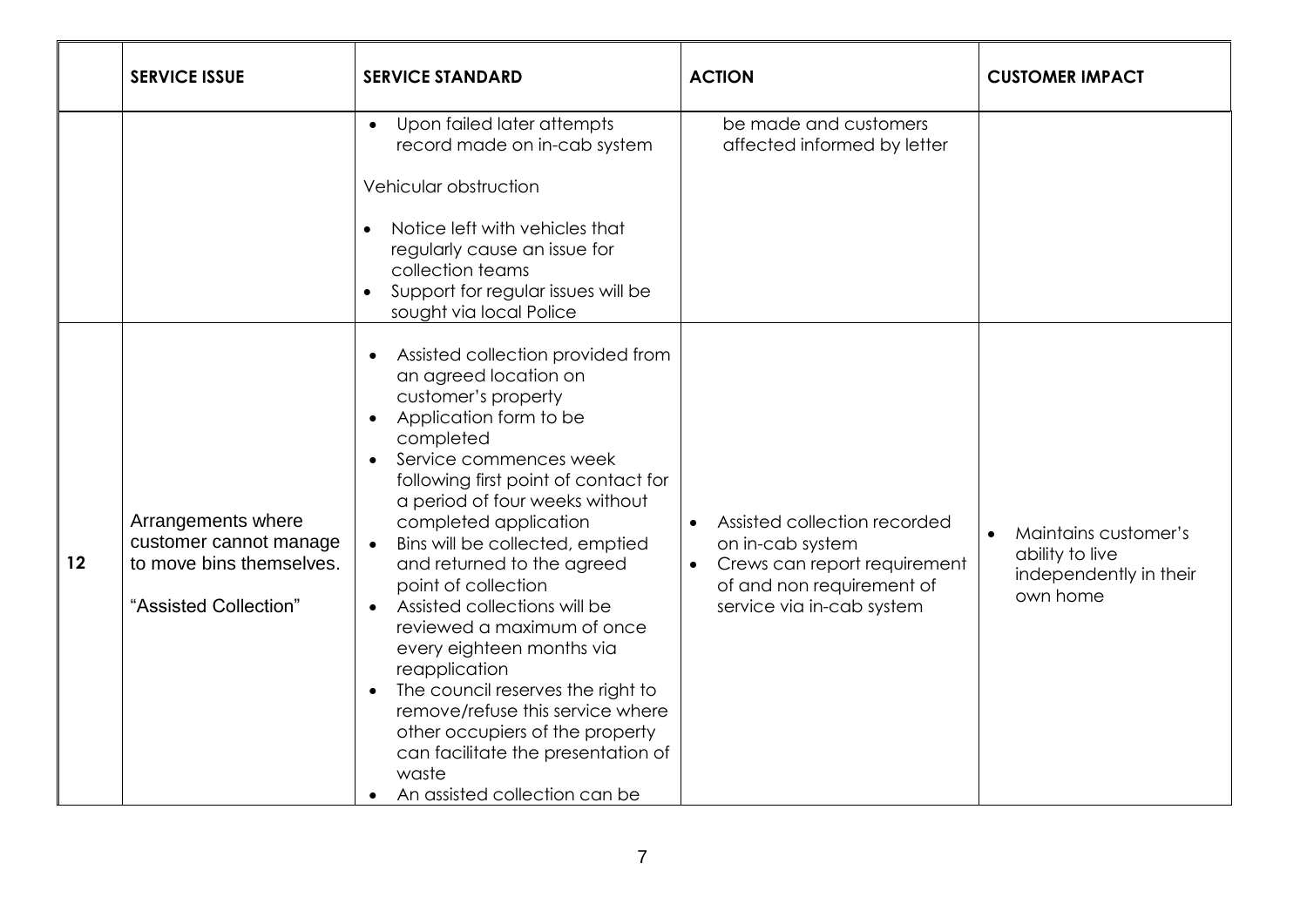|    | <b>SERVICE ISSUE</b>                                                                         | <b>SERVICE STANDARD</b>                                                                                                                                                                                                                                                                                     | <b>ACTION</b>                                                                                                                                                                                                                | <b>CUSTOMER IMPACT</b>                                                                                                                                                                                          |
|----|----------------------------------------------------------------------------------------------|-------------------------------------------------------------------------------------------------------------------------------------------------------------------------------------------------------------------------------------------------------------------------------------------------------------|------------------------------------------------------------------------------------------------------------------------------------------------------------------------------------------------------------------------------|-----------------------------------------------------------------------------------------------------------------------------------------------------------------------------------------------------------------|
|    |                                                                                              | refused where the nature or<br>length of the surface over which<br>the bin needs to be moved is<br>considered unreasonable or<br>unsafe. See Nos.18 and 21.<br>A reasonable limit will be placed<br>on the number of garden waste<br>subscription bins per property                                         |                                                                                                                                                                                                                              |                                                                                                                                                                                                                 |
| 13 | Bins (and uncollected<br>waste) not removed from<br>collection point following<br>collection | Bins/waste should be removed<br>$\bullet$<br>from the collection point by the<br>end of the day following<br>collection<br>Information letters sent to repeat<br>$\bullet$<br>issues<br>Bins removed and replaced with<br>$\bullet$<br>alternative arrangements where<br>persistent problems are identified | Letter sent to property and<br>$\bullet$<br>landlord where appropriate<br>Officer visit as required<br>$\bullet$<br>Removal of bins a last resort<br>solution                                                                | Encourages responsible<br>the<br>$\circ$ f<br><b>USe</b><br>refuse/recycling service<br>Improved education<br>and awareness about<br>the service<br>Increased efficiency                                        |
| 14 | Bank holiday collection<br>arrangements                                                      | One day holidays will usually<br>result in the collection being<br>performed one day in arrears<br>unless other arrangements prove<br>to be beneficial<br>Arrangements for the Christmas<br>and New Year will be advised<br>each year                                                                       | Customers informed via<br>website and delivery of bank<br>holiday information.                                                                                                                                               | Customer well informed<br>confident<br>with<br>and<br>collection arrangements<br>Effective service delivery                                                                                                     |
| 15 | Request for extra waste<br>containment                                                       | Families of five or more will be<br>$\bullet$<br>entitled to an additional blue bin<br>upon application<br>Unused or abused bins will be<br>$\bullet$<br>removed<br>Additional clear sacks for<br>recycling can be requested and                                                                            | Additional blue and green<br>$\bullet$<br>bins can be supplied upon<br>criteria being met<br>Blue bin supply is expected to<br>$\bullet$<br>take precedence over green<br>bin.<br>A record will be kept of such<br>$\bullet$ | recycling<br>Increase<br>$\bullet$<br>where possible<br>Reduce<br>$\circ$ f<br>impact<br>$\bullet$<br>additional<br>waste<br>on<br>environmental<br>local<br>quality<br>additional<br>Option<br>of<br>$\bullet$ |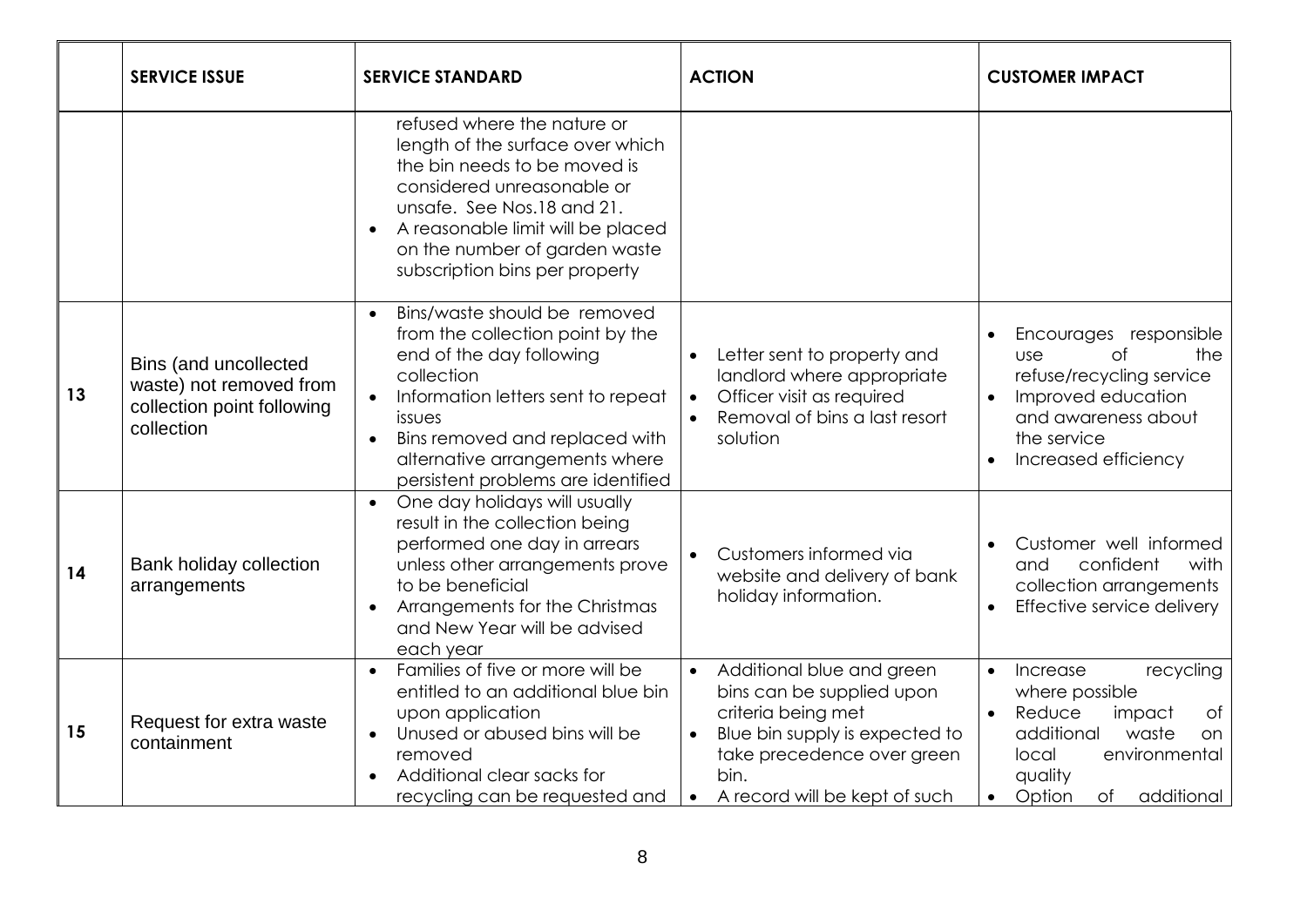|    | <b>SERVICE ISSUE</b>     | <b>SERVICE STANDARD</b>                                                                                                                                                                                                                                                                                                                                                                                                                                                                                                                                                                                                                                          | <b>ACTION</b>                                                                                                                                                                                                                                                                                                                                                                     | <b>CUSTOMER IMPACT</b>                                                                                                                                                                                                                                                                   |
|----|--------------------------|------------------------------------------------------------------------------------------------------------------------------------------------------------------------------------------------------------------------------------------------------------------------------------------------------------------------------------------------------------------------------------------------------------------------------------------------------------------------------------------------------------------------------------------------------------------------------------------------------------------------------------------------------------------|-----------------------------------------------------------------------------------------------------------------------------------------------------------------------------------------------------------------------------------------------------------------------------------------------------------------------------------------------------------------------------------|------------------------------------------------------------------------------------------------------------------------------------------------------------------------------------------------------------------------------------------------------------------------------------------|
|    |                          | presented next to blue bins<br>Garden Waste Only bins can be<br>$\bullet$<br>supplied and charged in line<br>with Fees and Charges<br>Home composting promoted<br>Unauthorised bins will not be<br>emptied and will be removed<br>and disposed of.                                                                                                                                                                                                                                                                                                                                                                                                               | bins supplied and regularly<br>reviewed<br>Annual charges will need to<br>$\bullet$<br>be paid in advance or bins will<br>not be collected<br>Where bins are presented and<br>$\bullet$<br>not identified as authorised on<br>the system then a record will<br>be made on the in-cab<br>system, the bins will be<br>removed and an information<br>letter will be sent to customer | collection<br>waste<br>for<br>properties of multiple<br>occupancy<br>Demonstrate changes to<br>$\overline{\phantom{a}}$<br>policy as a result of<br>customer request<br>$\bullet$<br>adhere<br>to<br>the<br>To<br>objective of increasing<br>recycling and reducing<br>waste to landfill |
| 16 | Private access driveways | With the exception of existing<br>custom and practice collections<br>are made at the Highway<br>boundary with each property<br>New dwellings where this might<br>be an issue will be considered on<br>their individual merits and where<br>possible, agreement sought with<br>developer to resolve any<br>potential issues at the planning<br>stages in line with Recap waste<br>guidelines<br>With the authority of all<br>$\bullet$<br>concerned parties and receipt<br>of suitable indemnity<br>appropriate private roads can<br>be included within collections<br>Where access is narrow or not<br>appropriate then an agreed<br>point of collection will be | Supervisors will visit<br>$\bullet$<br>General principle adhered to<br>is that we offer a collection<br>from the boundary of private<br>property with the Highway,<br>but each case is examined on<br>its merits                                                                                                                                                                  | Waste collection issues<br>$\bullet$<br>planned out of future<br>developments<br>Service provided where<br>possible and suitable                                                                                                                                                         |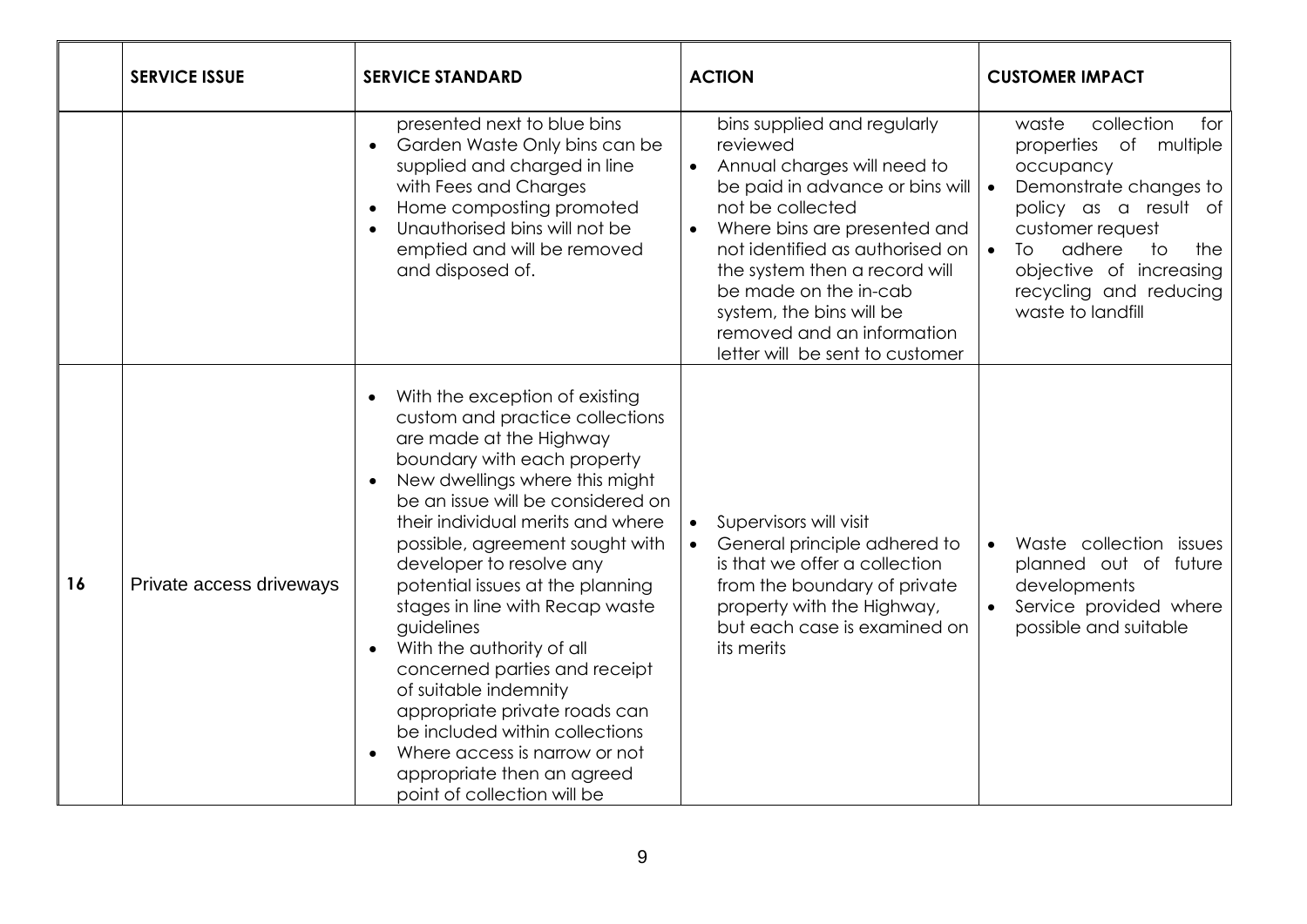|    | <b>SERVICE ISSUE</b>                                           | <b>SERVICE STANDARD</b>                                                                                                                                                                                                                                                                                                                                                                                                                                                                                                                                                                                                                                                                                                          | <b>ACTION</b>                                                                                                                                                                                                                                                                                                                                                                                                                                                              | <b>CUSTOMER IMPACT</b>                                                                                                                                                                                                                                                                                                    |
|----|----------------------------------------------------------------|----------------------------------------------------------------------------------------------------------------------------------------------------------------------------------------------------------------------------------------------------------------------------------------------------------------------------------------------------------------------------------------------------------------------------------------------------------------------------------------------------------------------------------------------------------------------------------------------------------------------------------------------------------------------------------------------------------------------------------|----------------------------------------------------------------------------------------------------------------------------------------------------------------------------------------------------------------------------------------------------------------------------------------------------------------------------------------------------------------------------------------------------------------------------------------------------------------------------|---------------------------------------------------------------------------------------------------------------------------------------------------------------------------------------------------------------------------------------------------------------------------------------------------------------------------|
|    |                                                                | established                                                                                                                                                                                                                                                                                                                                                                                                                                                                                                                                                                                                                                                                                                                      |                                                                                                                                                                                                                                                                                                                                                                                                                                                                            |                                                                                                                                                                                                                                                                                                                           |
| 17 | <b>Clinical Waste Collection</b><br>Service                    | Local collection points will be<br>$\bullet$<br>advertised through shops,<br>website and with local<br>healthcare professionals.<br>Where a customer qualifies for a<br>$\bullet$<br>Clinical (Hygiene) Waste<br>Collection on medical grounds<br>then this will be provided in<br>addition to the standard<br>collections.<br>Service commenced for a<br>$\bullet$<br>period of three weeks prior to<br>receipt of qualification materials<br>Clinical Waste does not include<br>$\bullet$<br>offensive waste (Hygiene Waste)<br>which can reasonably be<br>accommodated with other<br>residual waste services offered.<br>As set out in 22 below, charges<br>$\bullet$<br>can be made for the collection<br>of Clinical Waste. | Qualification criteria may be<br>required<br>Clinical Waste resulting from<br>treatment by medical<br>professionals will not be<br>collected<br>Customer offered option of an<br>additional residual waste<br>container where required to<br>contain Hygiene Waste.<br>Where charges apply, these<br>will be waived where<br>customers, through care in<br>their own home, require<br>collection of large amounts of<br>Clinical Waste on a weekly or<br>two-weekly basis. | Compliance with duty of<br>care<br>Equality of service<br>provision<br>Enable care within their<br>own home for those who<br>require it<br><b>Efficient and effective</b><br>$\bullet$<br><b>Clinical Waste Service</b><br>Work in partnership with<br>$\bullet$<br>local business to provide<br>the best service options |
| 18 | Bin not presented in<br>appropriate location for<br>collection | Recorded on system as 'not on<br>$\bullet$<br>boundary'<br>One courtesy collection possible<br>$\bullet$<br>same or next working day<br>Further occasions will result in<br>$\bullet$<br>non-collection of bin                                                                                                                                                                                                                                                                                                                                                                                                                                                                                                                   | Information letter sent<br>$\bullet$<br>Location of collection to be<br>agreed by supervisor                                                                                                                                                                                                                                                                                                                                                                               | Service efficiency<br>$\bullet$                                                                                                                                                                                                                                                                                           |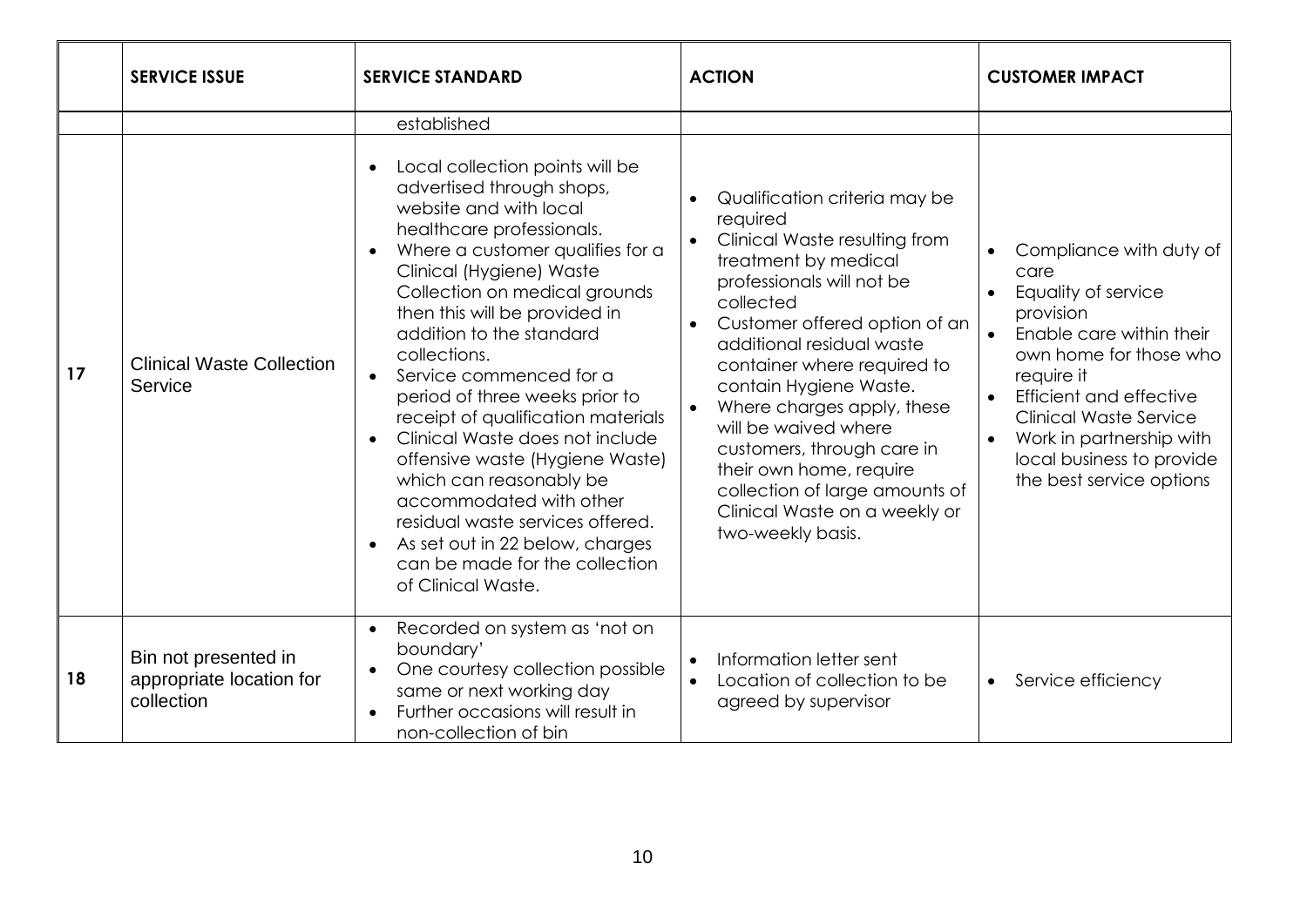|    | <b>SERVICE ISSUE</b>                                                                                                                               | <b>SERVICE STANDARD</b>                                                                                                                                                                                                                                                                                                                                          | <b>ACTION</b>                                                                                                                                                                                                                                                                                                                                                                                                                                      | <b>CUSTOMER IMPACT</b>                                                                                                                                                                           |
|----|----------------------------------------------------------------------------------------------------------------------------------------------------|------------------------------------------------------------------------------------------------------------------------------------------------------------------------------------------------------------------------------------------------------------------------------------------------------------------------------------------------------------------|----------------------------------------------------------------------------------------------------------------------------------------------------------------------------------------------------------------------------------------------------------------------------------------------------------------------------------------------------------------------------------------------------------------------------------------------------|--------------------------------------------------------------------------------------------------------------------------------------------------------------------------------------------------|
| 19 | Bins not present at<br>property at change of<br>occupier                                                                                           | Where bins have previously been<br>delivered to a property and one<br>or more is missing following a<br>change of occupier then<br>replacements will be charged for<br>at a set fee.<br>Current fee is set out in Fees and<br>Charges<br>New builds and first sets of bins<br>are supplied at reasonable<br>charge or purchased and<br>provided by the developer | Letter sent to new occupier<br>$\bullet$<br>Bin delivered five working<br>$\bullet$<br>days from day of payment<br>receipt<br>Details of Garden Waste<br>$\bullet$<br>subscription sent                                                                                                                                                                                                                                                            | Reduce incidence of<br>$\bullet$<br>bins being removed<br>from properties as<br>customers move within<br>or outside of the district<br>Increased efficiencies<br>Promote Garden Waste<br>Service |
| 20 | Change of occupier waste<br><b>issues</b>                                                                                                          | A one off courtesy collection for<br>new occupiers is available where<br>customers find bins full following<br>a change of occupier at a<br>property.                                                                                                                                                                                                            | Collection provided same or<br>$\bullet$<br>next working day of suitable<br>contents of approved bins at<br>property all waste sent for<br>processing at Mechanical<br><b>Biological Treatment plant</b><br>Local household waste<br>$\bullet$<br>recycling centres will take a<br>range of household waste<br>delivered by householder<br>Courtesy collection available<br>$\bullet$<br>only to property occupiers<br>and reasonable limits apply | Maintain customer<br>satisfaction with service                                                                                                                                                   |
| 21 | <b>Collections from</b><br>properties on or near poor<br>quality or extraordinary<br>roadways including<br>isolated and inaccessible<br>properties | Where roadway, adopted or<br>$\bullet$<br>otherwise, present a risk to staff;<br>an exceptional cost or could<br>damage council vehicles, then<br>the roadway will not be utilised.                                                                                                                                                                              | Alternative locations for<br>$\bullet$<br>collection will be given to<br>customers by supervisors.                                                                                                                                                                                                                                                                                                                                                 | Reduced risk of<br>accident<br>Providing an efficient<br>$\bullet$<br>and effective service to<br>all customers                                                                                  |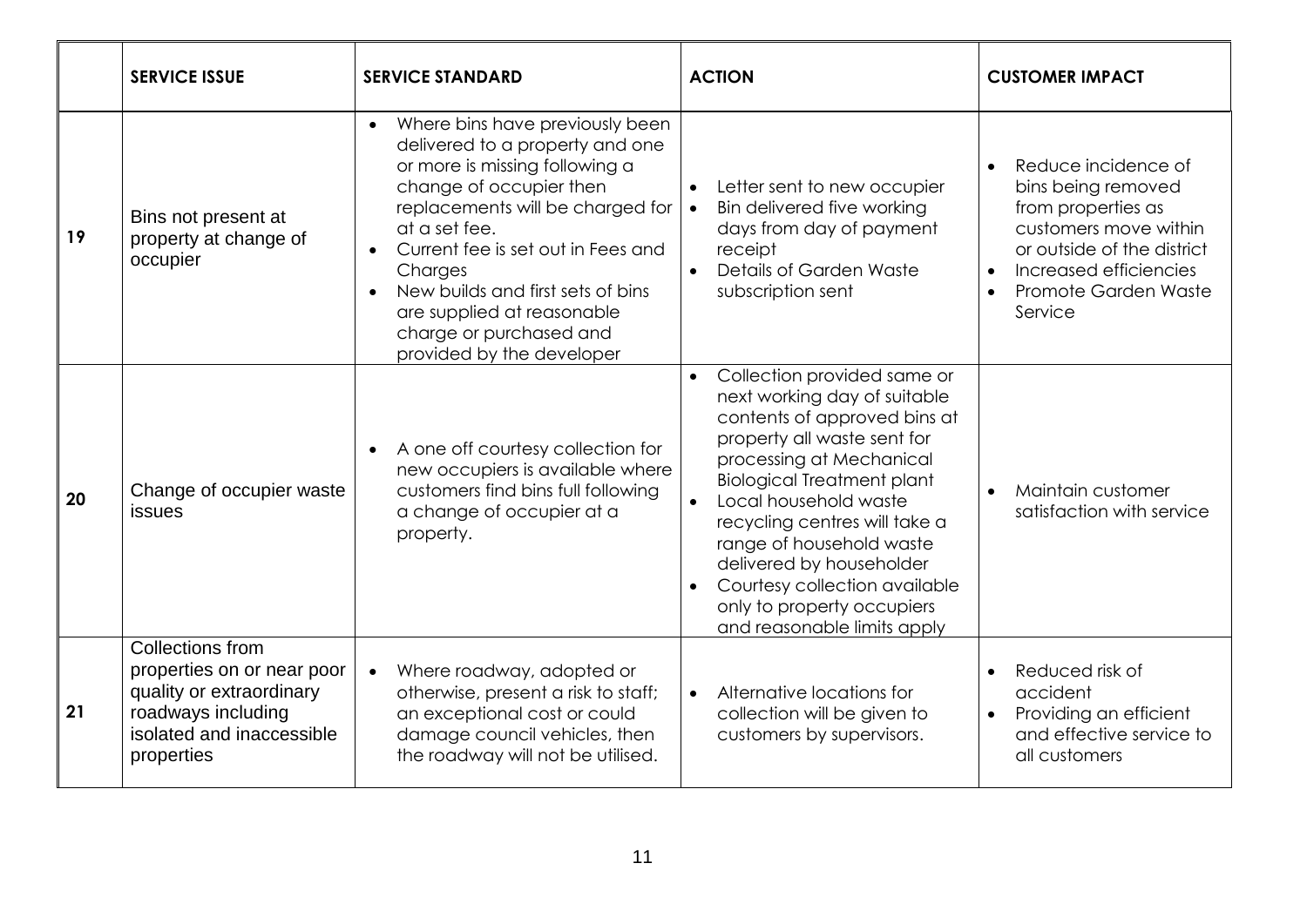|    | <b>SERVICE ISSUE</b>                                                            | <b>SERVICE STANDARD</b>                                                                                                                                                                                                                                                                                                                                                                                                                                                                                                                                                                                                                                                                                                                                                                                                                                       | <b>ACTION</b>                                                                                                                                                                                                                                                                                                                                                                                                                                                                   | <b>CUSTOMER IMPACT</b>                                                                                                                                                                                                                                                                                                                                                                                                                                                                                                |
|----|---------------------------------------------------------------------------------|---------------------------------------------------------------------------------------------------------------------------------------------------------------------------------------------------------------------------------------------------------------------------------------------------------------------------------------------------------------------------------------------------------------------------------------------------------------------------------------------------------------------------------------------------------------------------------------------------------------------------------------------------------------------------------------------------------------------------------------------------------------------------------------------------------------------------------------------------------------|---------------------------------------------------------------------------------------------------------------------------------------------------------------------------------------------------------------------------------------------------------------------------------------------------------------------------------------------------------------------------------------------------------------------------------------------------------------------------------|-----------------------------------------------------------------------------------------------------------------------------------------------------------------------------------------------------------------------------------------------------------------------------------------------------------------------------------------------------------------------------------------------------------------------------------------------------------------------------------------------------------------------|
| 22 | Charges for waste<br>collection                                                 | Where the Controlled Waste<br>$\bullet$<br>Regulations, as adopted by<br>County Council and Fenland<br>District Council, allow then<br>charges will be applied and<br>identified in Fees and Charges.                                                                                                                                                                                                                                                                                                                                                                                                                                                                                                                                                                                                                                                         | Garden (organic) Waste<br>$\bullet$<br><b>Bulky Waste</b><br>$\bullet$<br><b>Commercial Waste</b><br>$\bullet$<br><b>Clinical Waste</b><br>$\bullet$                                                                                                                                                                                                                                                                                                                            | Service efficiency<br>Reduced costs of<br>$\bullet$<br>collection<br>Users of service pay for<br>those services                                                                                                                                                                                                                                                                                                                                                                                                       |
| 23 | Waste generated by<br><b>Houses of Multiple</b><br>Occupancy (HMO) <sup>8</sup> | In keeping with the Council's<br>support of recycling and the<br>waste hierarchy, and in keeping<br>with the license for the property,<br>landlords of HMOs must ensure<br>that their tenants understand<br>and comply with the waste<br>collection arrangements at their<br>property, as set out within these<br>service standards.<br>As set out in 3, 4, 6, 9 and 10 of<br>these service standards, waste<br>must be contained in the<br>containers provided and sorted<br>and presented to allow for the<br>maximum amount of recycling<br>to be achieved.<br>In line with 15 of these service<br>$\bullet$<br>standards, household of five or<br>more will be entitled to an<br>additional blue bin upon<br>application and unused or<br>abused [recycling] bins will be<br>removed.<br>In line with 9 of these service<br>standards, households of 6 or | Additional blue and green<br>$\bullet$<br>bins can be supplied upon<br>criteria being met<br>Blue bin (recycling) supply is<br>$\bullet$<br>expected to take<br>precedence over residual<br>waste bin<br>A record will be kept of such<br>$\bullet$<br>bins supplied and regularly<br>reviewed<br>Where bins are presented and<br>$\bullet$<br>not identified as authorised on<br>the system then a record will<br>be made on the in-cab<br>system, the bins will be<br>removed | Increase recycling<br>where possible<br>Reduce impact of<br>additional waste on<br>local environmental<br>quality<br>Option of additional<br>waste collection for<br>properties of multiple<br>occupancy<br>Provide clarity to<br>landlords on their<br>responsibilities<br>To adhere to the<br>objective of increasing<br>recycling and reducing<br>waste to landfill<br>Ensure domestic waste<br>$\bullet$<br>and waste as a result of<br>commercial activities is<br>separate and<br>appropriately disposed<br>of. |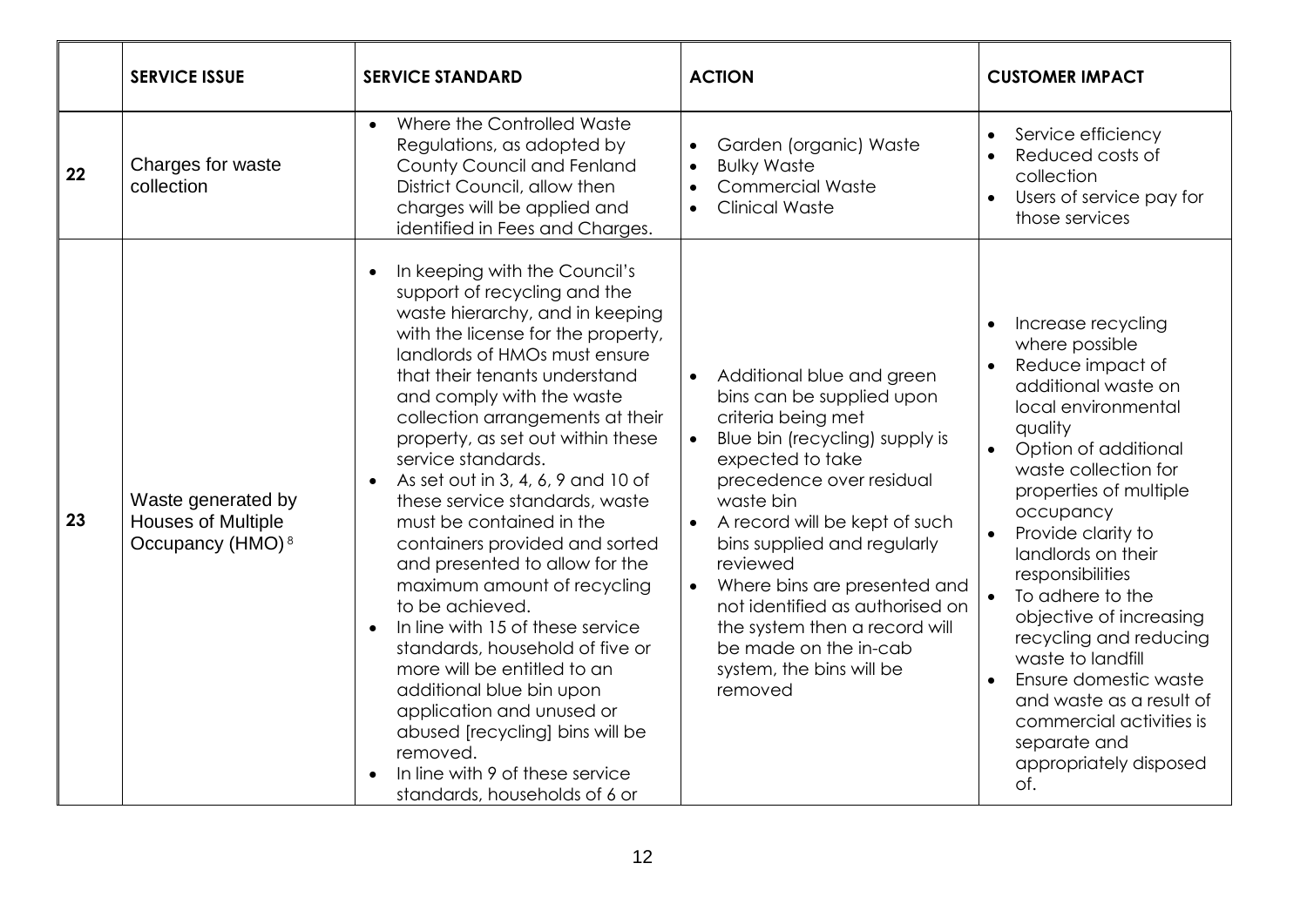| <b>SERVICE ISSUE</b> | <b>SERVICE STANDARD</b>                                                                                                                                                                                                                                                                                                                                                                                                                                                            | <b>ACTION</b> | <b>CUSTOMER IMPACT</b> |
|----------------------|------------------------------------------------------------------------------------------------------------------------------------------------------------------------------------------------------------------------------------------------------------------------------------------------------------------------------------------------------------------------------------------------------------------------------------------------------------------------------------|---------------|------------------------|
|                      | more who are recycling actively<br>and cannot contain residual<br>waste in bins will be supplied with<br>an additional residual waste bin.<br>Delivery charges apply.<br>Waste accumulations at<br>$\bullet$<br>properties, waste outside of<br>these service standards,<br>construction waste and waste<br>generated as property<br>occupier(s) change are not<br>domestic waste and will need<br>collection by approved waste<br>carriers at the instruction of the<br>landlord. |               |                        |